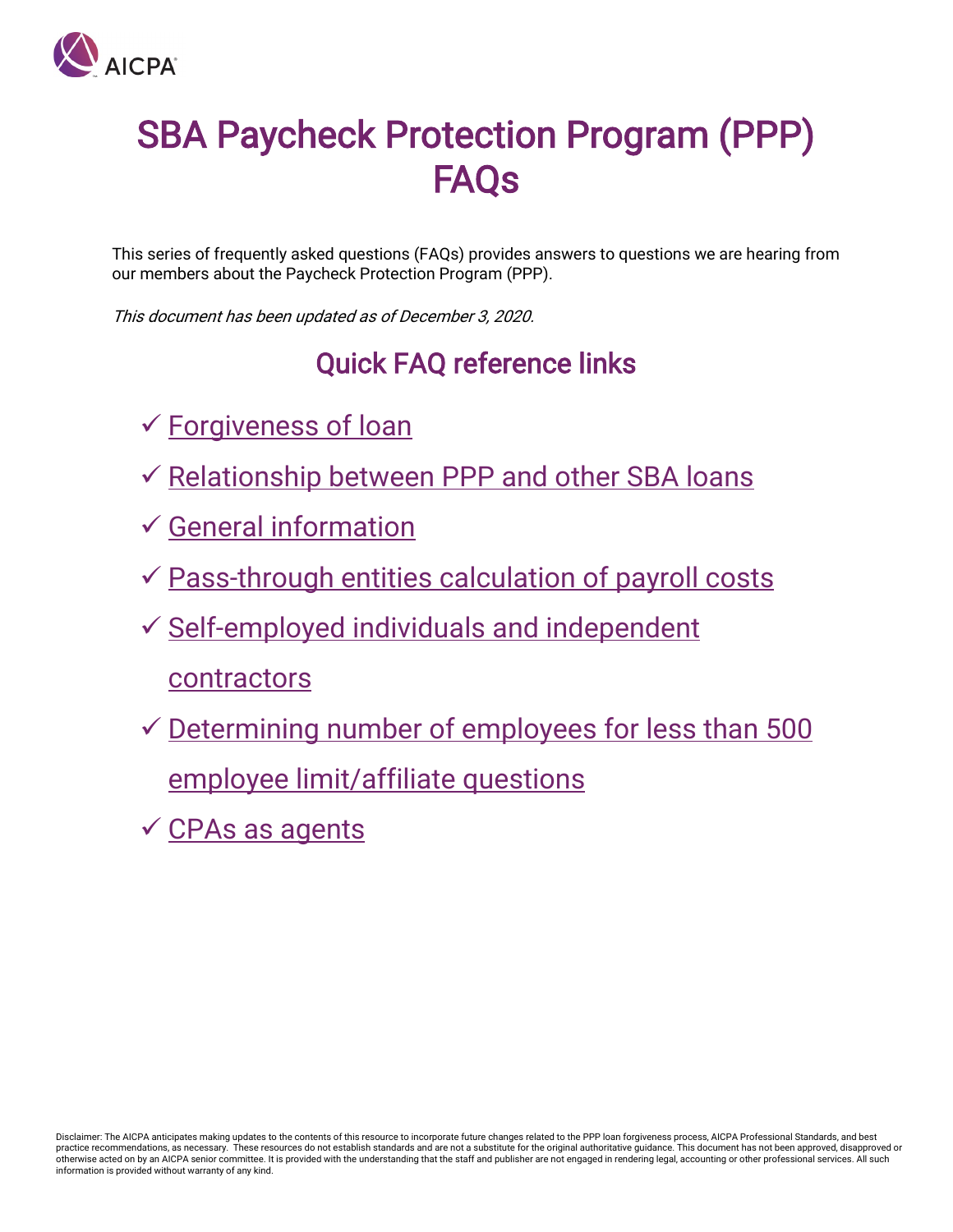

# Forgiveness of loan

#### <span id="page-1-0"></span>1. What guidance has been issued related to loan forgiveness?

The SBA released a revised [loan forgiveness application](https://home.treasury.gov/system/files/136/3245-0407-SBA-Form-3508-PPP-Forgiveness-Application.pdf) and [instructions](https://home.treasury.gov/system/files/136/PPP-Loan-Forgiveness-Application-Instructions_1_0.pdf) on June 17, 2020.

In addition, a [simplified loan application](https://home.treasury.gov/system/files/136/PPP-Forgiveness-Application-3508EZ.pdf) and [instructions](https://home.treasury.gov/system/files/136/PPP-Loan-Forgiveness-Application-Form-EZ-Instructions.pdf) were released. This "EZ" application can be used by:

- self-employed individuals, independent contractors or sole proprietors with no employees
- borrowers who did not have a salary and hourly wage reduction AND an FTE reduction (including exceptions)
- borrowers who did not have a salary and hourly wage reduction AND are unable to operate during the covered period at the same level of business activity as before February 15, 2020 due to compliance with requirements established or guidance issued between March 1, 2020 and December 31, 2020

On October 9, 2020, the SBA released [Form 3508S,](https://home.treasury.gov/system/files/136/PPP-Loan-Forgiveness-Application-Form-3508S.pdf) [instructions](https://home.treasury.gov/system/files/136/PPP-Loan-Forgiveness-Application-Form-3508S-Instructions.pdf) and an interim final rule providing simplification for PPP loans of \$50,000 or less (except for borrowers that together with affiliates have loans totaling \$2 million or greater). Qualifying borrowers who can use the Form 3508S are exempt from any reductions in the loan forgiveness amounts for both salary reductions and FTE reductions.

[Frequently asked questions on loan forgiveness](https://home.treasury.gov/system/files/136/PPP--Loan-Forgiveness-FAQs.pdf) have also been released.

NOTE: Per Treasury released General Loan Forgiveness FAQ #4, October 31, 2020 is NOT the deadline for borrowers to apply for forgiveness. The FAQ confirms that a borrower may submit an application for forgiveness any time before the maturity date of the loan (although loan payments will begin 10 months after the last day of the covered period) and that the same forms will be posted once the expiration date is extended.

#### 2. Can a PPP loan be forgiven in whole or in part?

The actual amount of loan forgiveness will depend, in part, on the total amount of payroll costs and other eligible costs paid during the covered period. There are reductions in the amount of forgiveness based on the percentage of eligible costs attributable to non-payroll costs, any decrease in FTEs and decreases in salaries/wages per employee. Se[e PPP Loan](https://www.aicpa.org/content/dam/aicpa/interestareas/privatecompaniespracticesection/qualityservicesdelivery/ussba/downloadabledocuments/coronavirus-ppp-loan-forgiveness-calculation-steps.pdf)  [Forgiveness Steps f](https://www.aicpa.org/content/dam/aicpa/interestareas/privatecompaniespracticesection/qualityservicesdelivery/ussba/downloadabledocuments/coronavirus-ppp-loan-forgiveness-calculation-steps.pdf)or additional information.

### 3. What are the restrictions on determining the amount of loan forgiveness for businesses other than self-employed individuals?

Eligible nonpayroll costs cannot exceed 40% of the total forgiveness amount. If salaries decrease by more than 25% for any non-owner employee who made less than \$100,000 annualized in 2019 AND/OR if the number of FTEs decreases, the forgiveness amount will be reduced unless safe harbors are met.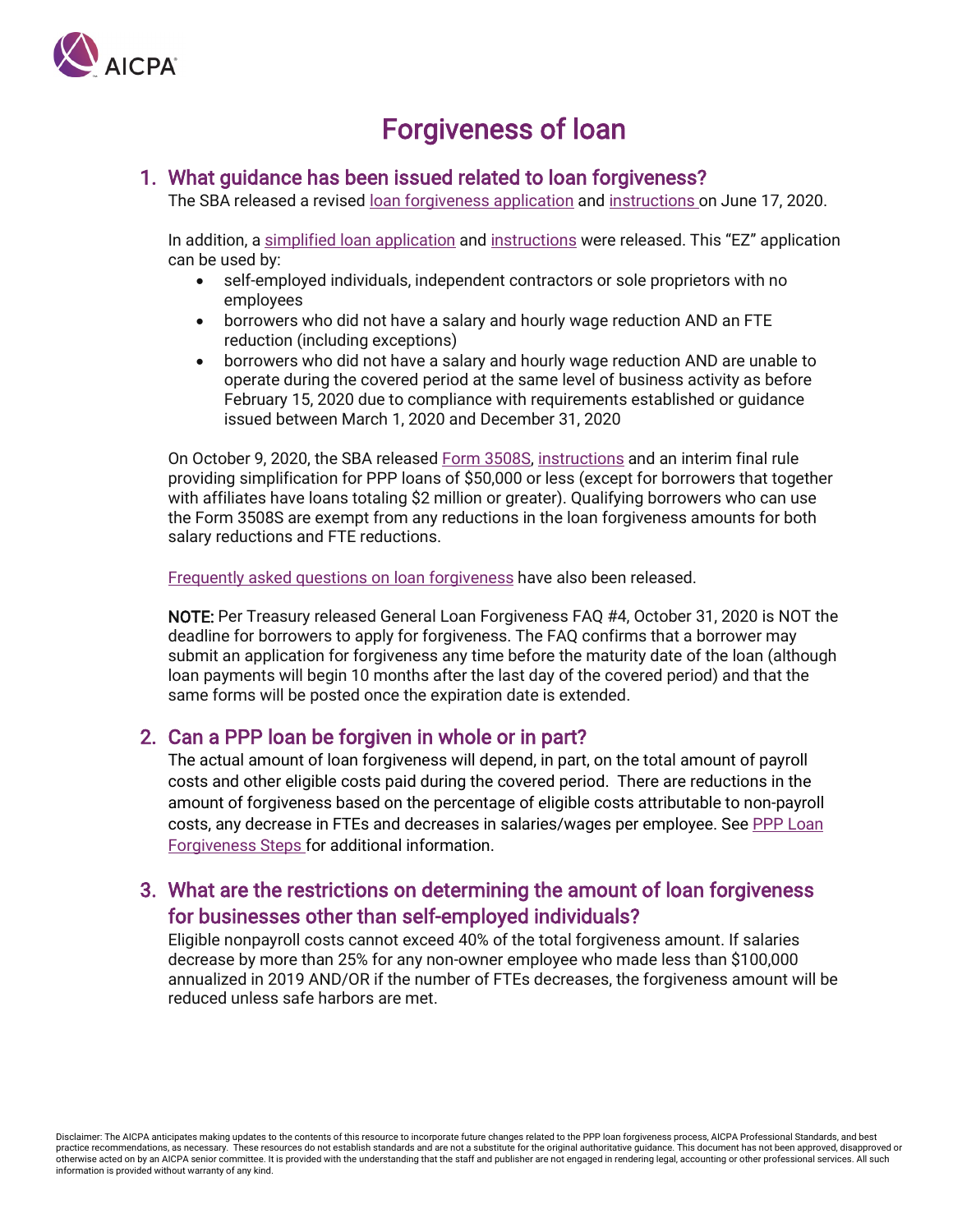

# 4. Can I use PPP funds to pay payroll expenses to employees when they are not currently able to work (due to business being closed or for any other reason)?

The covered period starts when the loan is funded. For borrowers with a biweekly or more frequent payroll period, an alternative payroll covered period starting on the first day of its first pay period following loan disbursement can be used. If the borrower is not able to operate or is operating at a limited capacity when the PPP loan proceeds are received, the borrower may choose to pay employees who are not able to work. This choice may be made to help the borrower maximize loan forgiveness as current guidance states that not more than 40% of the loan forgiveness amount may be attributable to non-payroll costs.

## 5. When does the covered period (24 weeks or 8 weeks) begin to determine the amount of the forgiveness for the PPP loan?

The covered period begins on the date the lender makes the first disbursement of the loan. The lender must make the first disbursement of the loan no later than 10 calendar days from the date of the loan approval. Borrowers who received loans prior to June 5, 2020 can elect an 8-week covered period or a 24-week covered period. Borrowers who received loans June 5, or later will have a 24-week covered period. The loan forgiveness application provides for an alternative payroll covered period. Borrowers with a biweekly (or more frequent) payroll schedule may elect to calculate eligible payroll costs using the 24-week (or 8-week if elected) period that begins on the first day of their first pay period following their loan disbursement date.

#### 6. Can a borrower choose a different covered period than 8-week or 24-week?

No. The covered period is either the 24-week period beginning on the loan disbursement date or if the borrower received the loan before June 5, 2020, the 8-week period beginning on the loan disbursement date. Note that an alternative payroll covered period can be used for borrowers with a biweekly (or more frequent) payroll schedule. A borrower can apply for forgiveness before the end of the covered period (see question above).

#### 7. When can a borrower apply for loan forgiveness?

A borrower may submit a loan forgiveness application any time on or before the maturity date of the loan – including before the end of the covered period – if the borrower has used all of the loan proceeds for which the borrower is requesting forgiveness. Payments of principal and interest on the loan are not due until the lender determines the loan forgiveness amount. If a borrower does not submit the application for forgiveness within 10 months after the END of the covered period, payments on the loan will begin at that time. On Oct. 7, 2020, the SBA issued question No. 52 in their [frequently asked questions](https://www.sba.gov/sites/default/files/2020-10/Final%20PPP%20FAQs%20%28October%207%2C%202020%29.pdf) reinforcing that the deferral period extension automatically applies to all loans, with no requirement from the SBA of a formal modification of the promissory note.

#### 8. Can a borrower apply for forgiveness before the end of the chosen covered period?

Yes. A borrower may submit a Loan Forgiveness Application before the end of the 8-week or 24-week covered period, provided that the borrower has used all of the loan proceeds for which the borrower is requesting forgiveness and the borrower's loan forgiveness

Disclaimer: The AICPA anticipates making updates to the contents of this resource to incorporate future changes related to the PPP loan forgiveness process, AICPA Professional Standards, and best practice recommendations, as necessary. These resources do not establish standards and are not a substitute for the original authoritative guidance. This document has not been approved, disapproved or otherwise acted on by an AICPA senior committee. It is provided with the understanding that the staff and publisher are not engaged in rendering legal, accounting or other professional services. All such information is provided without warranty of any kind.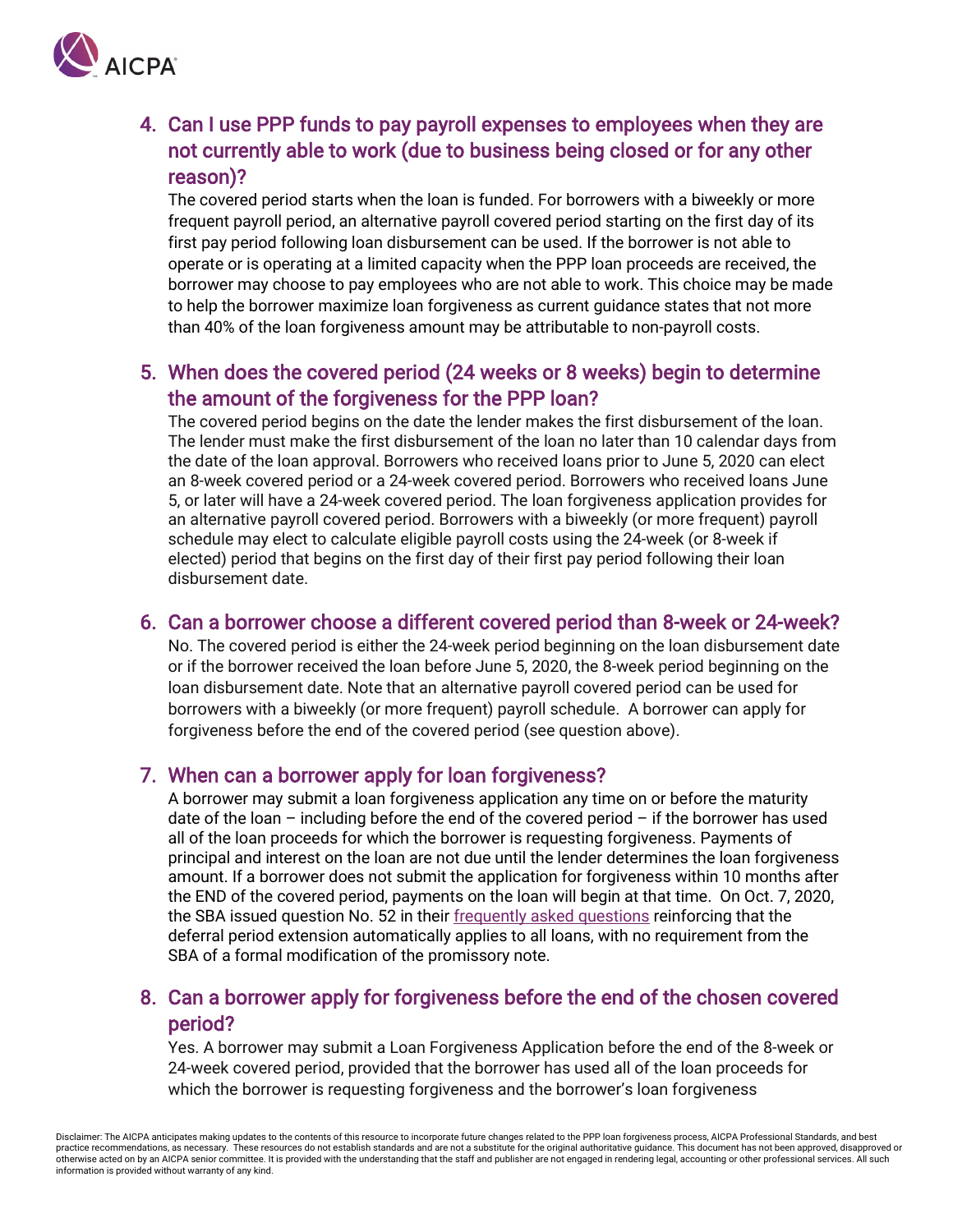

application accounts for any salary reductions in excess of 25 percent for the full covered period.

### 9. If a borrower applies for forgiveness before the end of the covered period, how is the salary reduction calculated for forgiveness purposes?

If the borrower applies for forgiveness before the end of the covered period and has reduced any employee's rate of pay (annual salary or hourly wage) in excess of 25 percent, the borrower must account for the excess salary reduction for the full 8-week or 24-week covered period. The rate of pay reduction calculation applies to any non-owner employee who made less than \$100,000 annualized during any pay period in 2019.

# 10. If a borrower applies for forgiveness before the end of the covered period, do any subsequent reductions in FTEs reduce the amount of loan forgiveness?

The instructions for the Form 3508 forgiveness application indicate that the borrower includes the number of FTEs at the end of the covered period OR the date the application is submitted. The SBA has provided information to lenders as follows: "When a borrower submits the completed application and a lender has processed the borrower's forgiveness application, the borrower is no longer bound to the FTE restrictions. The covered period ends when the borrower successfully applies for forgiveness."

# 11. How are eligible payroll costs (including retirement benefits) determined for forgiveness purposes?

Borrowers are eligible for forgiveness for the payroll costs paid and incurred during the covered period or alternative payroll covered period. Payroll costs are considered paid on the day that paychecks are distributed or when an ACH credit transaction is originated. Payroll costs are considered incurred on the day that the employee's pay is earned. Payroll costs incurred but not paid during the last pay period of the selected period are eligible for forgiveness if paid on or before the next regular payroll date. Payroll costs include all forms of cash compensation including tips, commissions, bonuses, and hazard pay. Payroll costs should be determined based on the Interim Final Rule.

Generally, employer contributions for employee retirement benefits that are paid or incurred during the covered period or the alternative payroll covered period are eligible expenses. Employee contributions (deducted from pay or otherwise paid by the employee) are not eligible costs. Contributions for retirement benefits accelerated from period outside the covered period or the alternative covered period are not eligible forgiveness expenses.

#### 12. How are payroll costs determined for partial pay periods?

Borrowers with a biweekly or more frequent payroll cycle can include the entire pay period that is incurred within the covered period or the alternative payroll covered period as long as the payroll is paid on or before the next regular payroll date.

Borrowers with a bi-monthly or less frequent payroll cycle will need to calculate payroll costs for the partial pay period by determining the amount incurred and paid during the selected covered period. See Aug. 11, 2020 FAQ #3 - Loan Forgiveness Payroll Costs.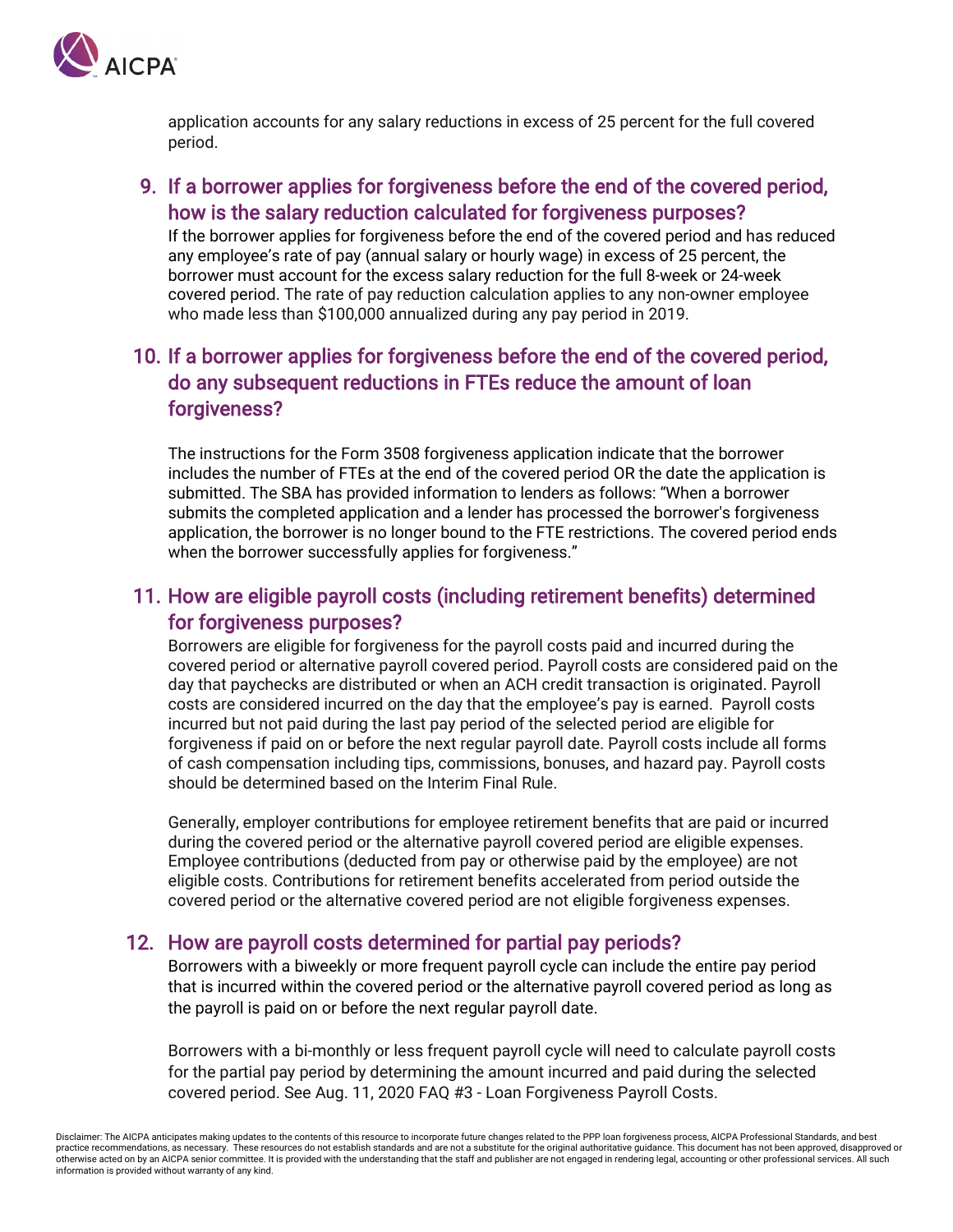

# 13. What are the eligible expenses for forgiveness for businesses other than self-employed individuals?

Cash compensation costs determined using the gross amount before deductions (subject to caps based on the covered period and owner-employee limitations), retirement contributions (paid or incurred during the covered period or alternative payroll covered period for employees subject to limits for owner-employees – see FAQ), health care benefits (see owner-employee limitations in FAQ), mortgage interest payments, rent, utility, interest payments on secured debt incurred prior to February 15, 2020, and/or refinancing an SBA EIDL loan made between January 31, 2020 and April 3, 2020.

#### 14. What are the eligible expenses for forgiveness for self-employed individuals?

The amount of the loan forgiveness will depend on the amount spent during the covered period on:

- Payroll costs as defined by the interim rule (does not include benefits for owners)
- Owner compensation replacement: limited to the lesser of:
	- o 2.5 month equivalent of 2019 compensation for a maximum of \$20,833 for the 24-week covered period (If electing 8-week covered period: 8/52 of 2019 net profit with a maximum of \$15,385 for the covered period) and excluding any qualified sick or family leave equivalent amount for which a credit was claimed under FFCRA
	- o 2020 compensation paid during the covered period
- \*\*Interest payments on mortgage obligations for real/personal property paid or incurred before February 15, 2020
- Rent paid or incurred on lease agreements in force before February 15, 2020
- Utility paid or incurred under service agreements dated before February 15, 2020

\*Note that for interest, rent and utility payments, the amounts must be deductible on Form 1040 Schedule C.

\*\*Note also that interest on unsecured credit IS NOT eligible for loan forgiveness. See Aug. 11, 2020 FAQ #4 – Loan Forgiveness Nonpayroll Costs.

### 15. Are vision and dental benefits included as an eligible cost for group health care coverage?

Yes.

#### 16. What is included in utilities for eligible expenses?

The CARES Act defines utilities in Sec.1106(a)(5) as electricity, gas, water, transportation, telephone or internet access for service which began prior to February 15, 2020.

The IFR issued April 14, "Interim-Final-Rule-Additional-Eligibility-Criteria-and-Requirementsfor-Certain-Pledges-of-Loans" specifies gas used when driving a business vehicle.

Aug. 11, 2020 FAQ 6 – Loan Forgiveness Nonpayroll Costs explains that "a service for the distribution of transportation refers to transportation utility fees assessed by state and local governments."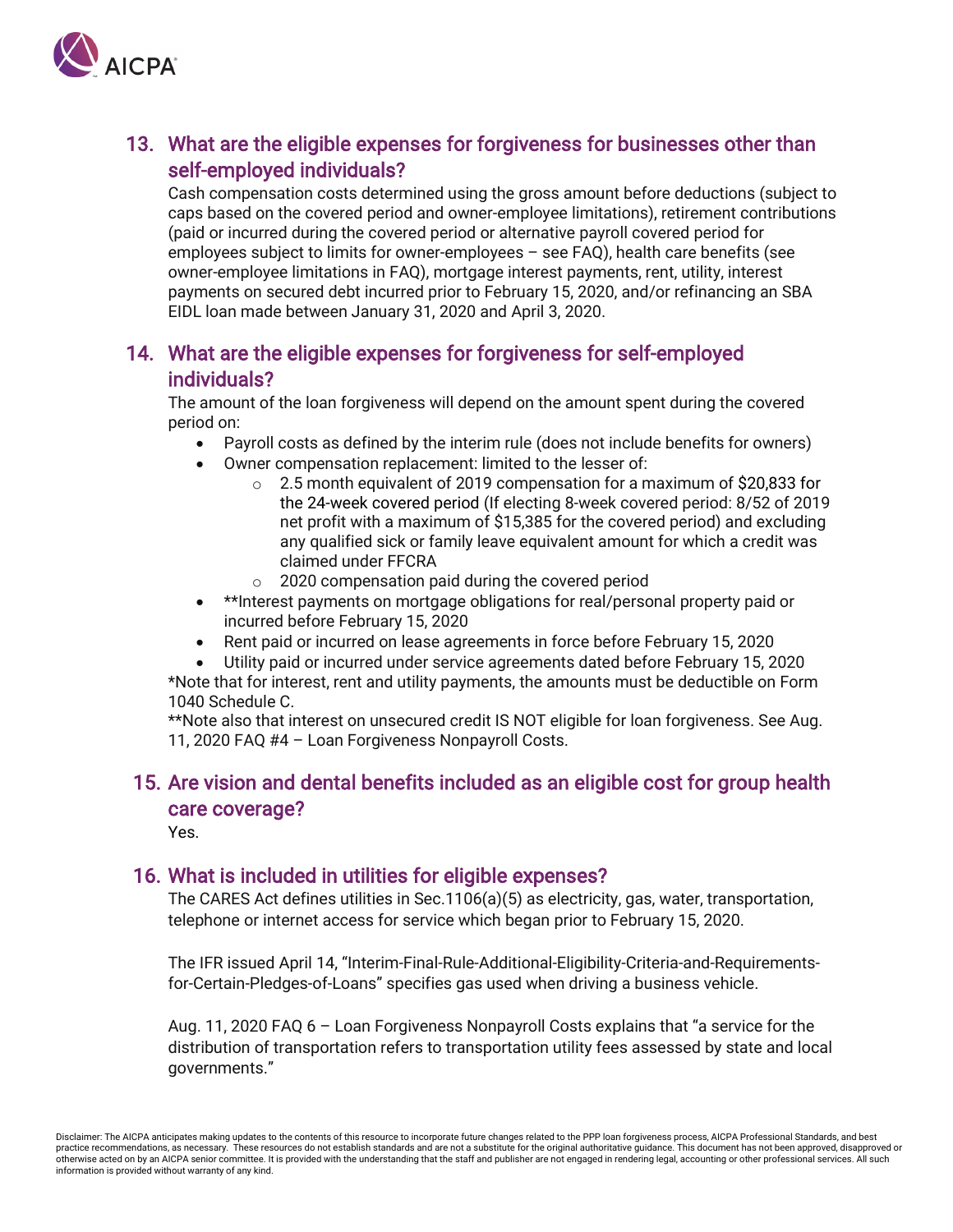

Other common utilities such as garbage collection or security monitoring may also be classified as a utility, but a borrower should confirm with the lending institution.

#### 17. Who is included as an owner-employee?

An Aug. 11, 2020 FAQ on forgiveness defined an owner-employee as an owner who is also an employee (including where the owner is the only employee). An Aug. 24, 2020 IFR on treatment of owners and forgiveness of certain nonpayroll costs, provided that owneremployees with a less than 5% ownership stake in a C- or S-corporation are not subject to the owner-employee compensation rule. Note that the IFR does not address LLCs, selfemployed borrowers and partnerships.

#### 18. What is the maximum amount of cash compensation for employees and owneremployees for the 24-week covered period that is eligible for forgiveness?

The maximum cash compensation eligible for forgiveness for employees during the 24-week covered period is 24/52 x 100,000 = \$46,154. For the 24-week period, the owner compensation replacement for owner-employees, self-employed individuals or general partners is the lesser of \$20,833 (2.5/12 x 100,000) or 2.5/12 x 2019 compensation. Noncash compensation payments for owner-employees are discussed in FAQ "What are the caps on loan forgiveness for payroll costs available for owner-employees, self-employed individuals and general partners?"

#### 19. How is the cap on employee compensation eligible for forgiveness calculated if a borrower applies before the end of the covered period?

Based on current guidance and our understanding of the SBA's position, the maximum amount should be prorated based on the number of weeks used during the covered period. For example, if applying after 14 weeks, the maximum compensation is calculated by taking \$100,000 divided by 52 weeks and multiplying times 14 weeks in the covered period for a total of \$26,923. The SBA has cited page 4 of the Form 3508 forgiveness application Instructions for PPP Schedule A Worksheet – Cash Compensation - which states that "for each individual employee, the total amount of cash compensation eligible for forgiveness may not exceed an annual salary of \$100,000, as prorated for the Covered Period".

#### 20. What are the caps on payroll costs eligible for forgiveness for owneremployees, self-employed individuals and general partners?

Owner-employees, self-employed individuals and general partner payroll costs for the 24 week covered period is capped at the lesser of 2.5 months of \$100,000 annualized (\$20,833) or 2.5 months of 2019 compensation across all businesses. The owners can choose how to allocate the total allowed compensation across the different businesses.

For an 8-week covered period, this amount is capped at the lesser of 8/52 of 2019 compensation or \$15,385.

For general partners, 2019 net earnings from self-employment is reduced by Sec. 179 deduction, unreimbursed partnership expenses and depletion from oil and gas properties and multiplied by .9235.

Non-cash compensation payments for owner-employees are discussed in FAQ "What amounts are included for health insurance and retirement for owner-employees?"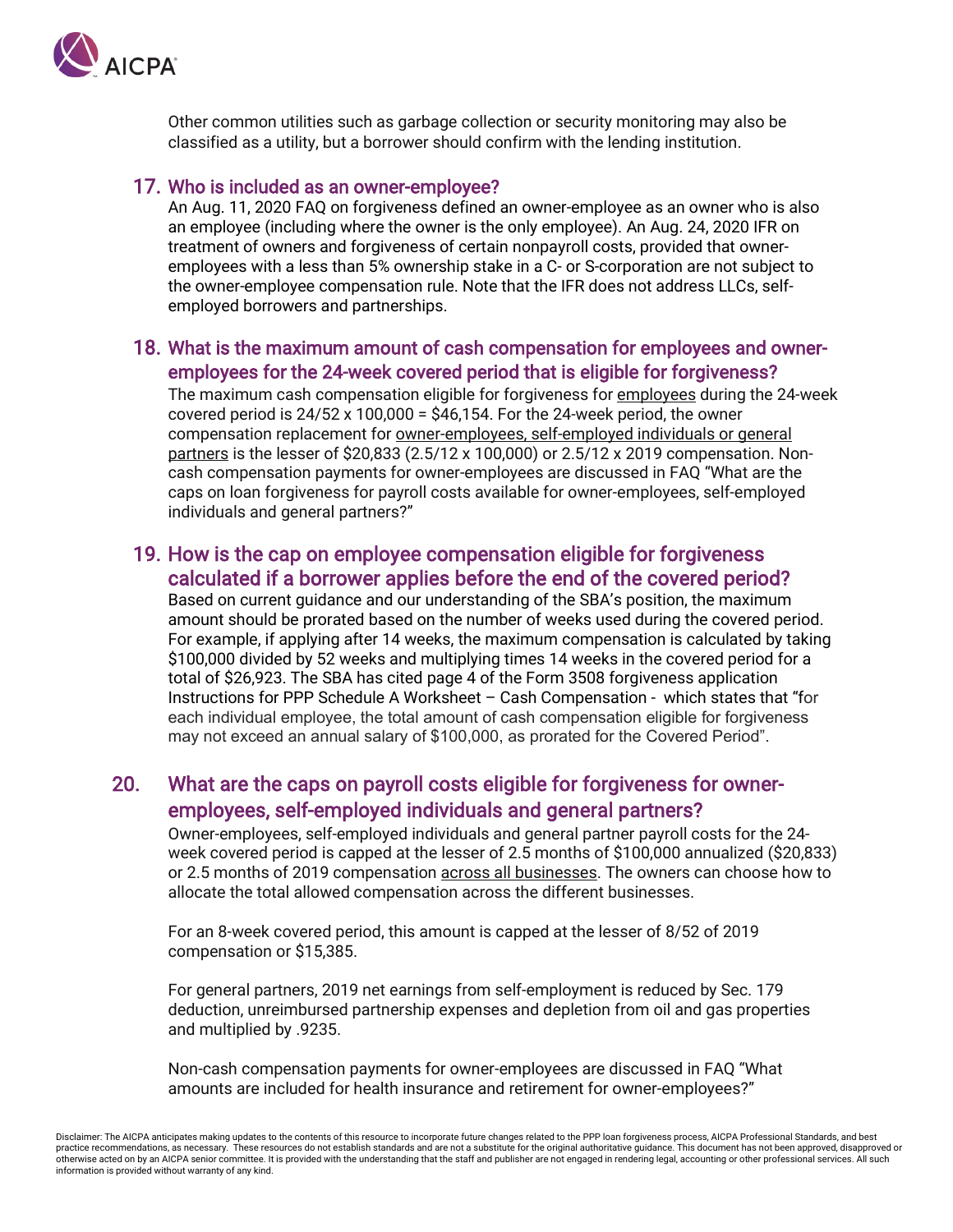

#### 21. What amounts are included for health insurance and retirement for owneremployees?

- For owner-employees of a C-corporation: Employer health insurance contributions and retirement contributions are eligible expenses. Retirement costs are capped at 2.5/12 of 2019 employer retirement contribution. These payments do not count toward the \$15,385/\$20,833 cap per individual.
- For owner-employees of a S-corporation: Employer health insurance contributions are not included for owners (and their family members) of at least a 2% stake of an S-corporation. Employer retirement contributions made on behalf of an owneremployee of an S corporation are included and do not count toward the cash compensation cap per individual.
- For self-employed individuals and general partners: Employer health insurance contributions and employer retirement contributions made on behalf of selfemployed individuals or general partners are not included as eligible expenses.
- See Aug. 4, 2020 FAQ # 8 Loan Forgiveness Payroll Costs.

### 22. Can you increase pay for employees during the forgiveness period (for example, hazard pay, bonuses or other forms of incentive pay)?

Yes, salary increases in the form of bonuses are eligible for forgiveness to the extent that the total compensation to an employee does not exceed \$100,000 on an annualized basis (\$46,154 for the 24-week period or \$15,385 for the 8- week period). Owner compensation is capped at the lower of \$20,833 for the 24-week period or the 2.5 month equivalent of 2019 compensation for the 24-week period (capped at the lower of 8/52 of 2019 compensation or \$15,385 for an 8-week period).

#### 23. Are employee federal withholdings and employer payroll taxes on wages for the covered period included in eligible payroll costs?

The employee federal withholding is included in allowable payroll costs for the purposes of determining the amount to be forgiven. See Aug. 4, 2020 FAQ #4 – Loan Forgiveness Payroll Costs. The employer federal payroll taxes (i.e. FICA and Medicare taxes) imposed on the gross payroll are not eligible payroll costs for the loan forgiveness calculation.

## 24. Do qualified sick and family leave wages which are eligible for a tax credit under the FFCRA count toward payroll costs for the purpose of the forgiveness portion?

For businesses that take this credit, the wages will be excluded from the determination of payroll costs.

### 25. Do nonpayroll costs need to be paid or incurred during the covered period to be eligible for forgiveness?

Any eligible nonpayroll cost must be paid during the covered period or incurred during the covered period and paid on or before the next regular billing date, even if the billing date is after the covered period.

Disclaimer: The AICPA anticipates making updates to the contents of this resource to incorporate future changes related to the PPP loan forgiveness process, AICPA Professional Standards, and best practice recommendations, as necessary. These resources do not establish standards and are not a substitute for the original authoritative guidance. This document has not been approved, disapproved or otherwise acted on by an AICPA senior committee. It is provided with the understanding that the staff and publisher are not engaged in rendering legal, accounting or other professional services. All such information is provided without warranty of any kind.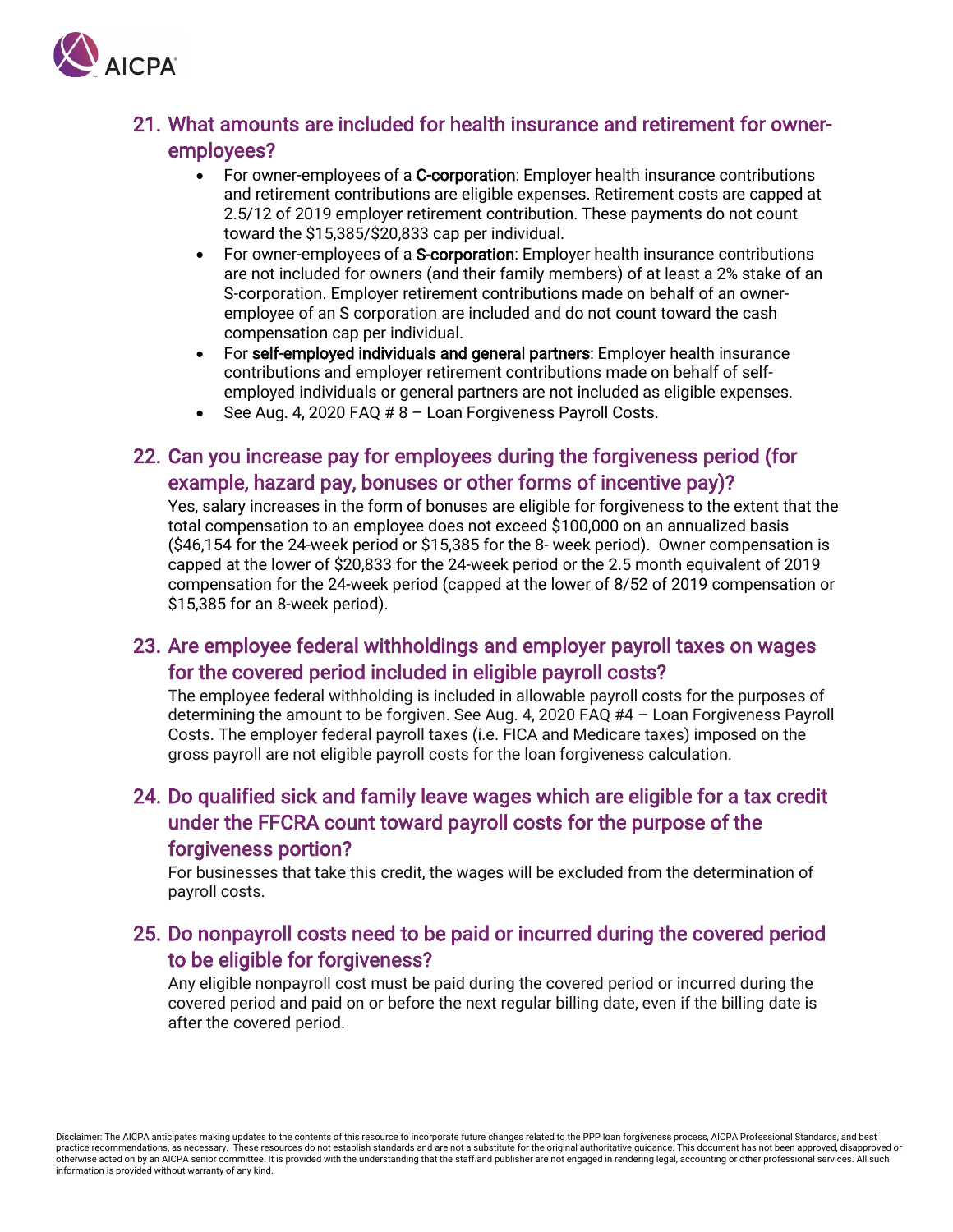

#### 26. If a borrower elects to use the alternative payroll covered period for payroll costs, does this method also apply to nonpayroll costs?

No. The alternative payroll covered period only applies to payroll costs. See Aug. 4, 2020 FAQ #3 – Loan Forgiveness Nonpayroll Costs.

#### 27. Can rent or other eligible nonpayroll costs be prepaid?

To be forgiven, the eligible cost must be incurred during the covered period, so prepaid costs would not qualify. Guidance specifically addresses that prepayments of mortgage payments are not allowed.

#### 28. Are payments to related parties for rent included as eligible nonpayroll costs?

Yes, but the amount is limited to the amount of the mortgage interest owed on the property during the covered period. Additionally, the lease and the mortgage must have been entered into prior to Feb. 15, 2020. The borrower is required to provide documentation to the lender to substantiate the amount of mortgage interest. Any ownership in common between the business and the property owner is a related party for these purposes. There is no guidance addressing whether owner attribution rules apply.

#### 29. Are payments to related parties other than rent eligible for forgiveness?

Per Aug. 24, 2020 IFR, mortgage interest payments to a related party are not eligible for forgiveness. Other payments to related parties for expenses other than rent or interest are not addressed in the guidance provided. There is no guidance addressing whether owner attribution rules apply.

#### 30. Can a borrower whose loan was received prior to June 5, 2020 use the June 30, 2020 Salary/Hourly wage reduction and FTE Reduction safe harbors instead of December 31, 2020?

No. The June 30 date in the CARES Act was replaced entirely by December 31 in the PPPFA. However, the forgiveness application does allow the borrower to use the EARLIER of December 31,2020 and the date the application is submitted. Note: see FAQ "If a borrower applies for forgiveness before the end of the covered period, how does the FTE reduction safe harbor work in operation?'

#### 31. When determining the potential reduction of loan forgiveness due to workforce reductions, what method is used to determine employees?

The CARES Act uses the standard of "full-time equivalent employees" to determine whether loan forgiveness must be reduced in the measurement period. The loan forgiveness application provides for a calculation of average full-time equivalency which is calculated as the average number of hours paid per week, divided by 40 and rounded to the nearest tenth. The maximum for each employee is capped at 1.0. A simplified method is provided that assigns a 1.0 for employees who work 40 hours or more per week and .5 to employees who work fewer hours. Guidance is not provided for calculating FTEs if hours of work are not tracked.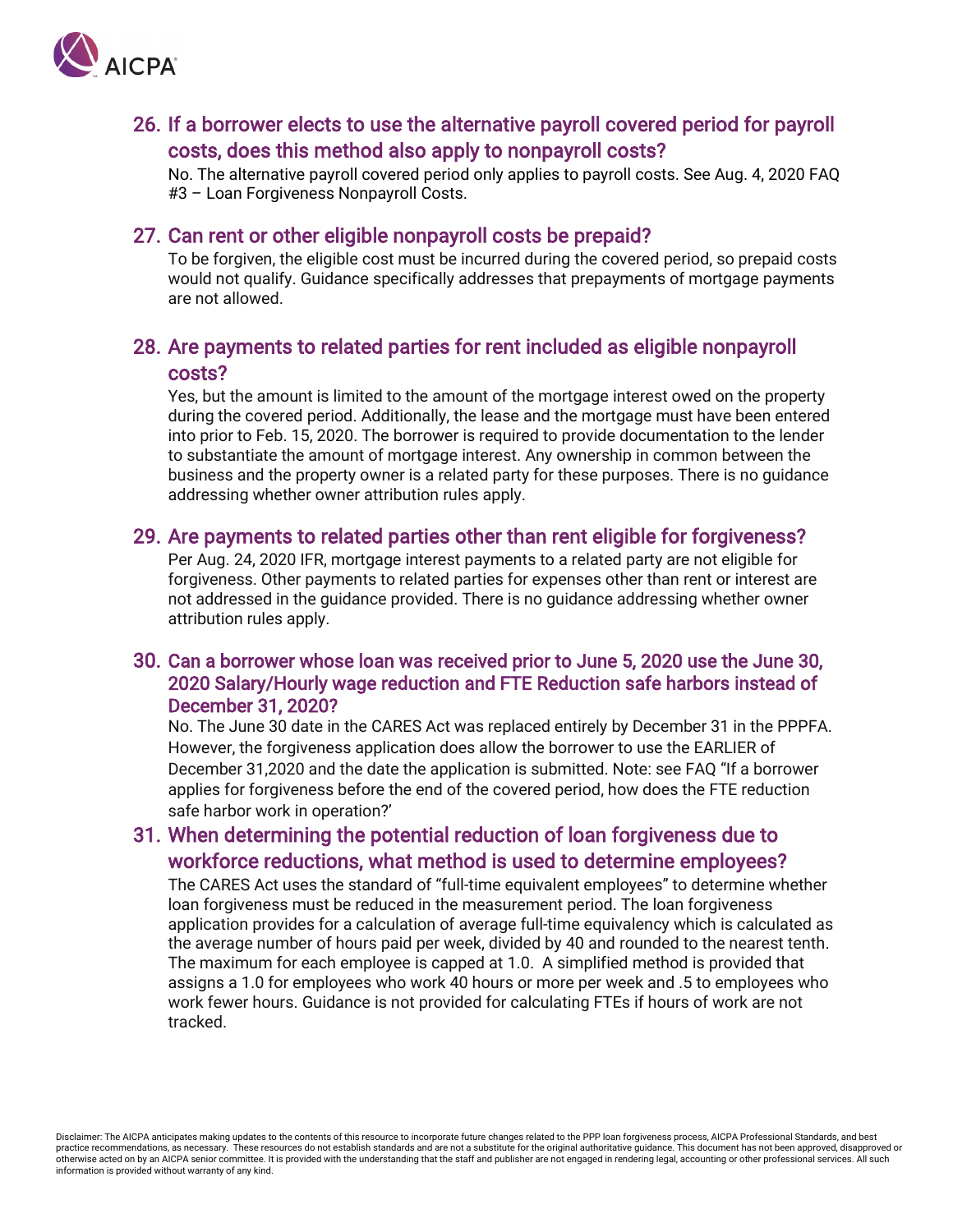

# 32. Under what circumstances will a reduction in FTE not result in a decrease in loan forgiveness?

An FTE reduction exception (meaning that a reduction of FTE in these circumstances does not reduce loan forgiveness) is available for any of the following on an employee-byemployee basis:

- Borrower makes a good-faith, written offer to rehire or restore the reduced hours of an employee during the covered period or the alternative payroll covered period, the offer was rejected and the borrower has documentation of the offer and rejection.
	- o Employee was fired for cause
	- o Employee voluntarily resigned
	- $\circ$  Employee requested and received a reduction of their hours  $\circ$  Borrower in good faith can document the inability to rehire in
	- Borrower in good faith can document the inability to rehire individuals who were employees on February 15, 2020 and hire similarly qualified employees for unfilled positions on or before December 31, 2020 or the date of the application for forgiveness

An FTE reduction safe harbor (meaning that any/all reduction in headcount does not reduce loan forgiveness) is available for the following circumstances:

- Operating restrictions: Borrower is unable to operate between Feb. 15 and end of Covered Period at the same level of business activity as before Feb. 15 due to compliance with requirements established or guidance issued March 1 – Dec. 31 by the HHS Secretary, the CDC Director, or OSHA related to the maintenance of standards for sanitation, social distancing, or any other worker or customer safety requirement related to COVID-19.
- Dec. 31/application date "restoration": Borrower reduced FTE employee levels between Feb. 15 and Apr. 26, 2020; and then restored its FTE employee levels by not later than Dec. 31, 2020 or the date of the forgiveness application to FTE levels in the pay period that included Feb.15.

# 33. Does the FTE reduction exception apply to all employees (including those who made more than \$100,000) or only those listed in Table 1 of the Schedule A worksheet on the loan forgiveness application?

All employees except owner-employees. If an FTE reduction exception is being used, include all applicable employees in Table 1 of the Schedule A worksheet, regardless of whether their compensation is reported in Table 1 or Table 2. See Aug. 4, 2020 FAQ #3 – Loan Forgiveness Reductions.

## 34. What are the requirements and documentation necessary in order to use the FTE reduction exception for the inability to return to the same level of business activity as before February 15, 2020?

Borrowers using this exception are required to certify that they have documented in good faith that their reduction in business activity during the covered period stems directly or indirectly from compliance with sanitation, social distancing or any other worker or customer safety requirement related to COVID-19. Please see Revisions to Loan Forgiveness Interim [Final Rule and SBA Loan Review Procedures Interim Final Rule](https://home.treasury.gov/system/files/136/PPP--IFR--Revisions-to-Loan-Forgiveness-Interim-Final-Rule-and-SBA-Loan-Review-Procedures-Interim-Final-Rule.pdf) for full description. Documentation is required and must include copies of applicable COVID Requirements or Guidance for each business location and relevant borrower financial records.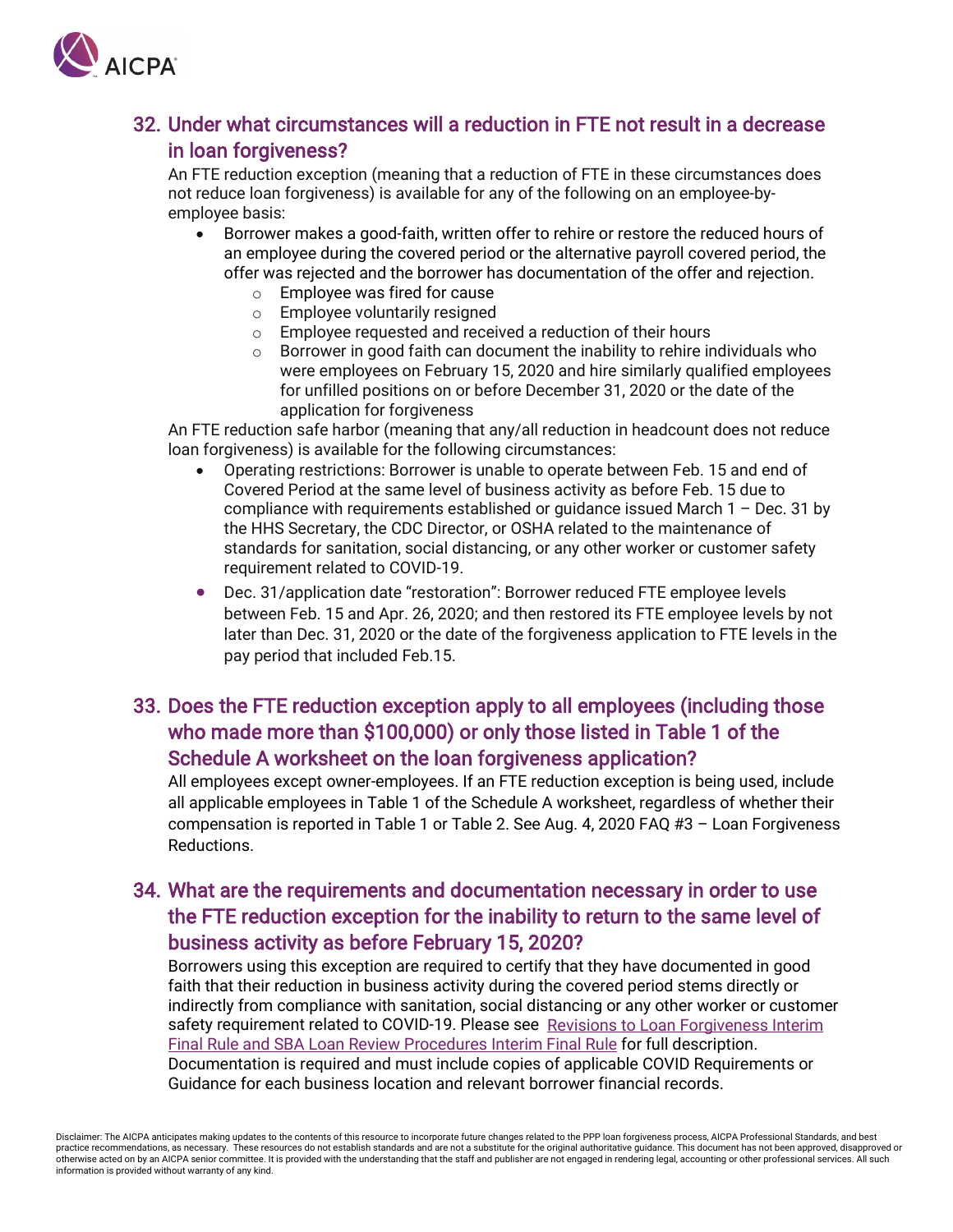

#### 35. What guidance has been issued related to change in ownership for a borrower that has received PPP funds?

The SBA has issued a procedural notice noting when a change in ownership is considered to have occurred and the responsibilities of the borrower. See [Oct. 5, 2020 Journal of](https://www.journalofaccountancy.com/news/2020/oct/ppp-borrowers-lenders-change-in-ownership-guidance.html)  [Accountancy article](https://www.journalofaccountancy.com/news/2020/oct/ppp-borrowers-lenders-change-in-ownership-guidance.html) for more information.

#### 36. Are these expenses tax deductible?

Deductibility depends on whether the PPP loan is forgiven.

[IRS Notice 2020-32](https://www.irs.gov/pub/irs-drop/n-20-32.pdf) (issued on April 30, 2020) states that no deduction is allowed for an expense that is otherwise deductible if the payment of the expense results in forgiveness of a PPP loan.

Additionally, the IRS released [Rev. Rul. 2020-27](https://www.irs.gov/pub/irs-drop/rr-20-27.pdf) on November 18, 2020 that states that PPP loan participants that paid or incurred deductible expenses may not deduct those expenses in the year of the loan if the taxpayer can reasonably expect to receive loan forgiveness (regardless of when the application for forgiveness is submitted).

[Rev. Proc. 2020-51](https://www.irs.gov/pub/irs-drop/rp-20-51.pdf) (also issued on November 18, 2020) provides a safe harbor to allow certain PPP participants to claim a deduction in 2020 for certain otherwise deductible eligible expenses if certain requirements are met related to forgiveness being denied or not requested.

The AICPA submitted a [letter of support](https://www.aicpa.org/content/dam/aicpa/advocacy/tax/downloadabledocuments/20200506-aicpa-letter-of-support-for-coronavirus-s-3612-small-business-expense-protection-act-of-2020.pdf) for legislation that would clarify that the receipt and forgiveness of Coronavirus assistance through the PPP does not affect the deductibility of ordinary business expenses.

#### 37. Is the forgiveness of the loan taxable income?

No, the forgiveness of the loan does not constitute federal taxable income. States are providing guidance on state taxability that will be included in the [AICPA state tax guidance](https://www.aicpa.org/content/dam/aicpa/advocacy/tax/downloadabledocuments/coronavirus-state-filing-relief.pdf)  [chart.](https://www.aicpa.org/content/dam/aicpa/advocacy/tax/downloadabledocuments/coronavirus-state-filing-relief.pdf)

### 38. What documentation is required to be submitted to the lender for selfemployed individuals to support loan forgiveness?

The following documentation is required:

- certification that the documentation provided is true and correct and the amount for which forgiveness is required was used to retain employees, and make interest, rent and utility payments
- If the self-employed individual has employees, Form 941 and state quarterly tax reporting forms or equivalent payroll processor records that correspond to the covered period
- Evidence of business rent, mortgage interest payments or utility payments for loan proceeds used for these purposes
- 2019 Form 1040 Schedule C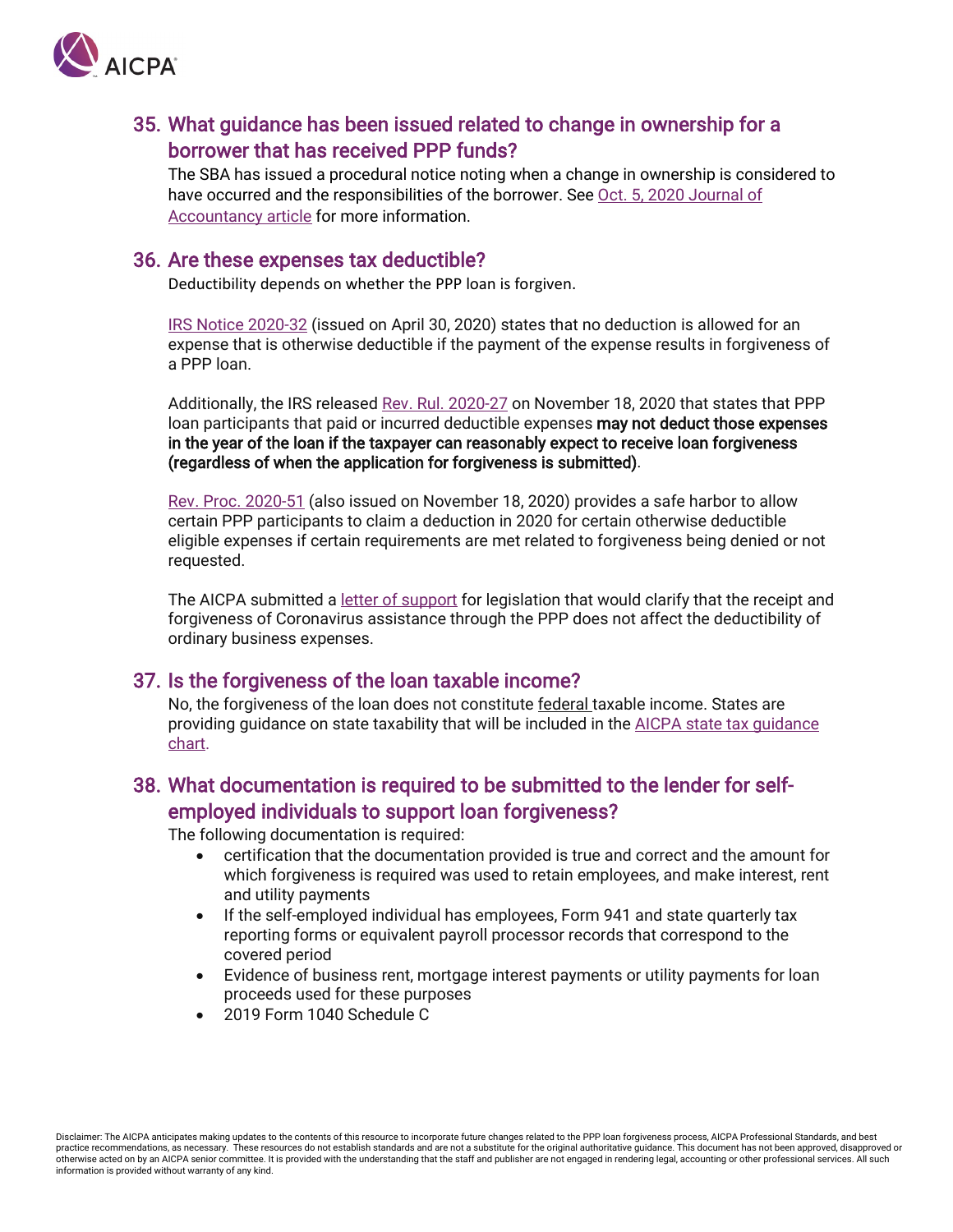<span id="page-10-0"></span>

#### 39. How should the forgiveness portion be recorded for financial statement purposes?

The AICPA issued guidance on accounting for PPP loans for nongovernmental borrowers. See [article](https://www.journalofaccountancy.com/news/2020/jun/forgivable-ppp-loans-aicpa-accounting-guidance.html) in the *Journal of Accountancy* to learn more.

# Relationship between PPP and other SBA loans

#### 40. Can a qualified entity apply for both the PPP and other SBA disaster loans?

Yes, borrowers may apply for the PPP and other SBA financial assistance, including disaster loans and Section 7(a) loans. However, you cannot use the proceeds from the PPP for the same purpose as your other SBA loan(s). Loan proceeds would need to cover payroll for a different period or other qualifying costs. This includes the up to \$10,000 grant available with the Section 7(b)(2) loans- Economic Injury Disaster Loans (EIDL).

#### 41. What happens if a business applies for PPP and also receives the up to \$10,000 advance from an EIDL?

The amount of advance received (up to \$10,000) will reduce the forgiveness amount of the PPP. See Sec. 1110(e)(6) of the CARES Act. If a borrower receives an EIDL advance in excess of the amount of its PPP loan, they will not receive any forgiveness on the PPP loan.

# 42. The CARES Act included a deferral of the employer portion of the Social Security (6.2%) tax until 2021/2022. Is this affected by a business' participation in the PPP?

No. Per the June 5, 2020 [Paycheck Protection Program Flexibility Act of 2020,](https://www.congress.gov/bill/116th-congress/house-bill/7010/text) PPP borrowers now qualify for the deferral of the employers share of Social Security taxes (6.2%). 50% of tax is due by December 31, 2021 and the remaining portion is due by December 31, 2022.

# General information

#### 43. What are the general eligibility requirements?

- 500 or fewer employees whose principal place of residence is in the US
- A small business concern as defined in section 3 of the Small Business Act and that is subject to SBA's affiliation rules under 13 CFR 121.301(f) unless specifically waived in the Act, a section 501(c)(3) tax exempt organization,  $501(c)(19)$  tax-exempt veterans organization, Tribal business concern, or an individual who operates a sole proprietorship, is an independent contractor or is an eligible self-employed individual
- In operation on February 15, 2020 and had employees or paid independent contractors
- Seasonal businesses will be considered to be in operation as of February 15, 2020 if the business was in operation for any 8-week period between May 1, 2019 and September 15, 2019.
- There are other factors in determining eligibility. Review the Program Rules on the US [Treasury site](https://home.treasury.gov/policy-issues/cares/assistance-for-small-businesses) for further guidance.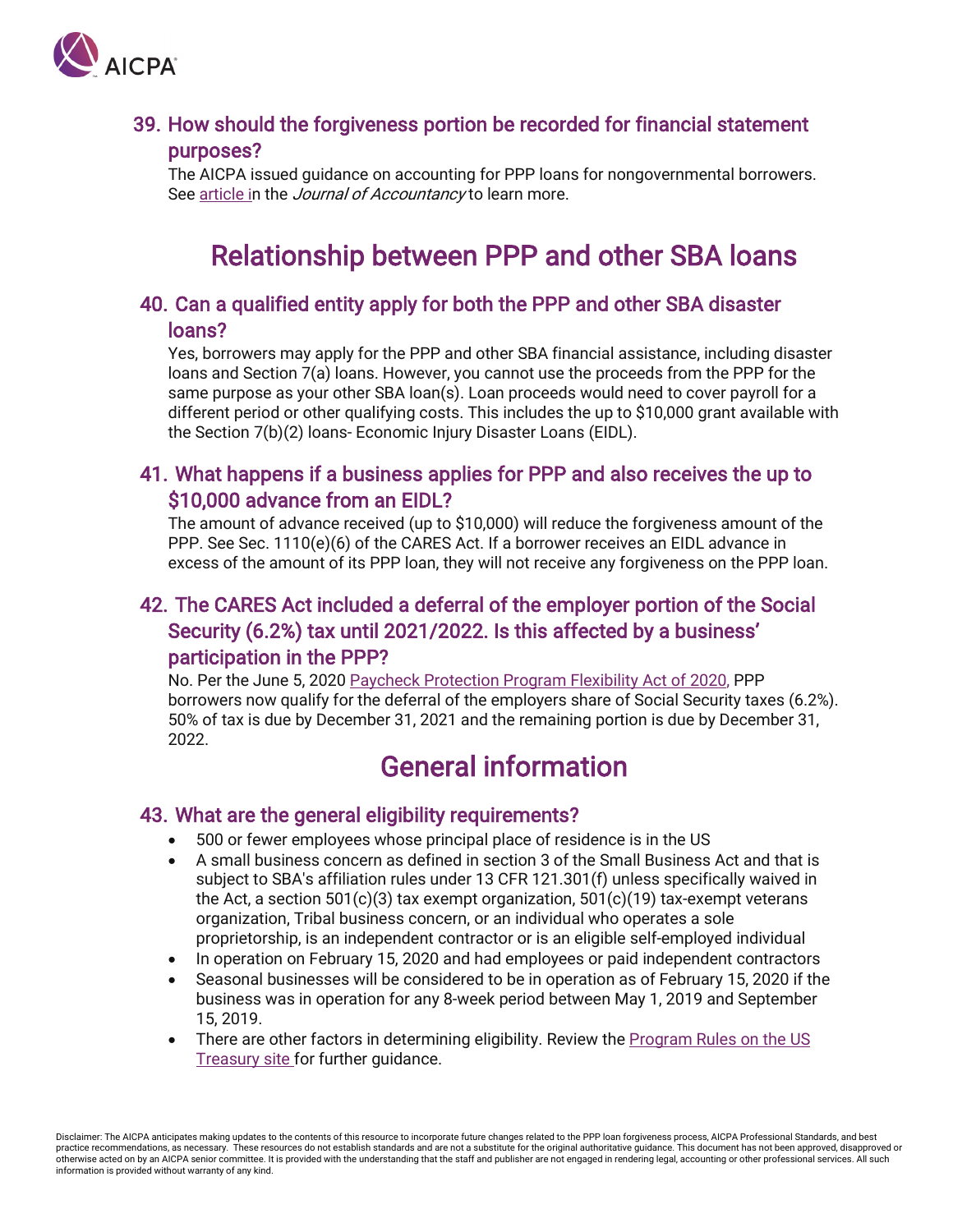

#### 44. What is the deadline to apply for PPP funds?

The deadline was August 8, 2020 to apply for PPP funds. Future legislation may provide another opportunity for applying for PPP loans.

#### 45. What guidance has been issued by the Small Business Administration (SBA) and Treasury?

SBA issue[d Interim Final Rules and FAQs](https://home.treasury.gov/policy-issues/cares/assistance-for-small-businesses) providing further guidance.

#### 46. Are faith-based organizations eligible to receive SBA loans under the PPP and/or EIDL?

SBA issued [FAQs regarding participation of faith-based organizations.](https://www.sba.gov/sites/default/files/2020-04/SBA%20Faith-Based%20FAQ%20Final.pdf)

#### 47. Are farmers eligible to apply for the PPP?

Yes, farmers, ranchers and agricultural producers are eligible to apply. They are subject to the same eligibility standards and definition of payroll costs as other businesses.

#### 48. What is the maximum amount that can be borrowed?

The lesser of:

- Average monthly payroll costs as defined by the SBA times 2.5
	- $\circ$  If there is an outstanding amount of an Economic Injury Disaster Loan (EIDL) made between January 31, 2020 and April 3, 2020 that can be added to the PPP loan amount request.
- \$10 million

In addition, see U.S. Treasury guidance provided on [how to calculate the maximum loan](https://home.treasury.gov/system/files/136/How-to-Calculate-Loan-Amounts.pdf)  [amount by business type.](https://home.treasury.gov/system/files/136/How-to-Calculate-Loan-Amounts.pdf) The AICPA has [several calculators](https://future.aicpa.org/resources/toolkit/paycheck-protection-program-resources-for-cpas) to assist in calculating the maximum loan amount.

#### 49. What are the terms of the loan and the interest rate?

The interest rate will be 1%. The maturity of the loan is 2 years for loans made prior to June 5, 2020 and 5 years for loans made on and after June 5, 2020. Loans with a maturity of 2 years can be extended to 5 years with the agreement of the lender. Payments are deferred until a determination of the amount of forgiveness is made by the SBA. If the borrower does not apply for forgiveness within 10 months after the last day of the covered period, payments will be due that month. Interest will accrue on the loan beginning with disbursement.

#### 50. What documents are needed to be supplied with the application?

The Interim Final Rule 1 (April 2, 2020) stated that lenders must confirm the dollar amount of average monthly payroll costs by reviewing the payroll documentation submitted with the application. Lenders may differ in the payroll documentation that they require. However the AICPA has made [recommendations](https://www.aicpa.org/content/dam/aicpa/press/pressreleases/2020/aicpa-ppp-recommendations-letter.pdf) for the documents to be prepared and submitted with the application.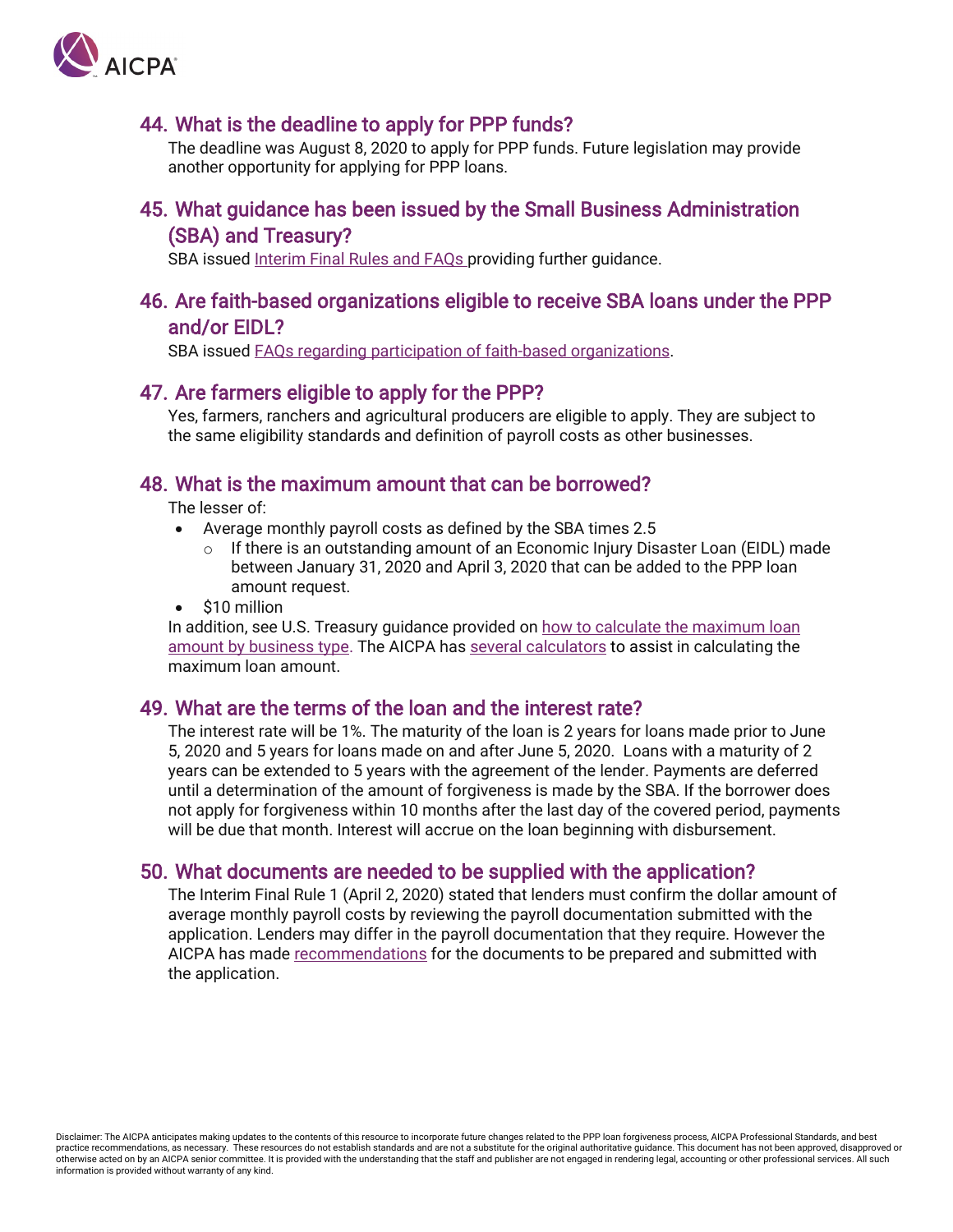

# 51. Are PPP loans obtained by not-for-profit entities subject to the Uniform Guidance single audit requirements? What about Economic Injury Disaster Loans (EIDL) loans?

As of July 1, 2020, and per [Governmental Audit Quality Center Alert No. 404,](https://www.aicpa.org/interestareas/governmentalauditquality/newsandpublications/gaqcalert/2020gaqcarchivedalerts/gaqcalertno404.html?utm_medium=email&SubscriberID=114161470&utm_source=GAQC20&Site=AICPA&LinkID=9378072&utm_campaign=GAQC_AlertJUN20&cid=email:GAQC20:GAQC_AlertJUN20:https%3a%2f%2fwww.aicpa.org%2finterestareas%2fgovernmentalauditquality%2fnewsandpublications%2fgaqcalert%2f2020gaqcarchivedalerts%2fgaqcalertno404.html:AICPA&SendID=288654&utm_content=A20JUN408_GAQC_Alert408#l1) PPP loans are not subject to the single audit requirements, but EIDL loans are considered federal financial assistance and are subject to the Uniform Guidance single audit requirements.

#### 52. For self-employed individuals, what if the 2019 Form 1040 has not been submitted to the IRS at the time of the application?

The guidance states that regardless of whether you have filed a 2019 tax return with the IRS, you must provide Form 1040 Schedule C with the loan application.

# 53. Can the original PPP loan be increased to account for the guidance that was issued on April 14 related to partnerships and LLCs taxed as a partnership and April 28 related to seasonal employers?

Yes, in both cases as long as the lender has not submitted Form 1502 to the SBA. If a partnership received a PPP loan that did not include the self-employment income of active partners (up to \$100,000 annualized), the lender can increase the PPP loan amount to include the additional amount. If a seasonal employer is eligible for a higher maximum loan amount under the alternative calculation provided on April 28, the lender can increase the PPP loan. The borrower must provide documentation for the increased amounts.

# 54. What factors should a borrower consider when certifying that current economic uncertainty makes the PPP loan request necessary to support the ongoing operations of the applicant?

Borrowers should assess their economic need for a PPP loan under the standards established by the CARES Act and the PPP regulations in effect at the time of the loan application. Borrowers are considered to make this certification in good faith and by taking into account current business activity and also other sources of liquidity currently available. Any borrower that, together with its affiliates, received PPP loans with an original principal amount of less than \$2 million will be deemed to have made the required certification concerning the necessity of the loan request in good faith. Borrowers with loans greater than \$2 million will be subject to review by SBA for compliance with the program requirements. These borrowers should continue to assess their economic need as described above. See Q31, Q37 and Q46 in the [PPP FAQs](https://home.treasury.gov/system/files/136/Paycheck-Protection-Program-Frequently-Asked-Questions.pdf) for additional guidance.

# 55. If a business determines that funds from a PPP loan were received based on a misunderstanding or misapplication of the required certification standard, what steps must be taken by the borrower?

If a borrower applied for a PPP loan prior to the issuance of the Interim Final Rule posted on April 24 and repaid the loan in full by May 18, 2020 it will be deemed by SBA to have made the required certification in good faith. See Q31 and Q37 in the [PPP FAQs](https://home.treasury.gov/system/files/136/Paycheck-Protection-Program-Frequently-Asked-Questions.pdf) for additional guidance.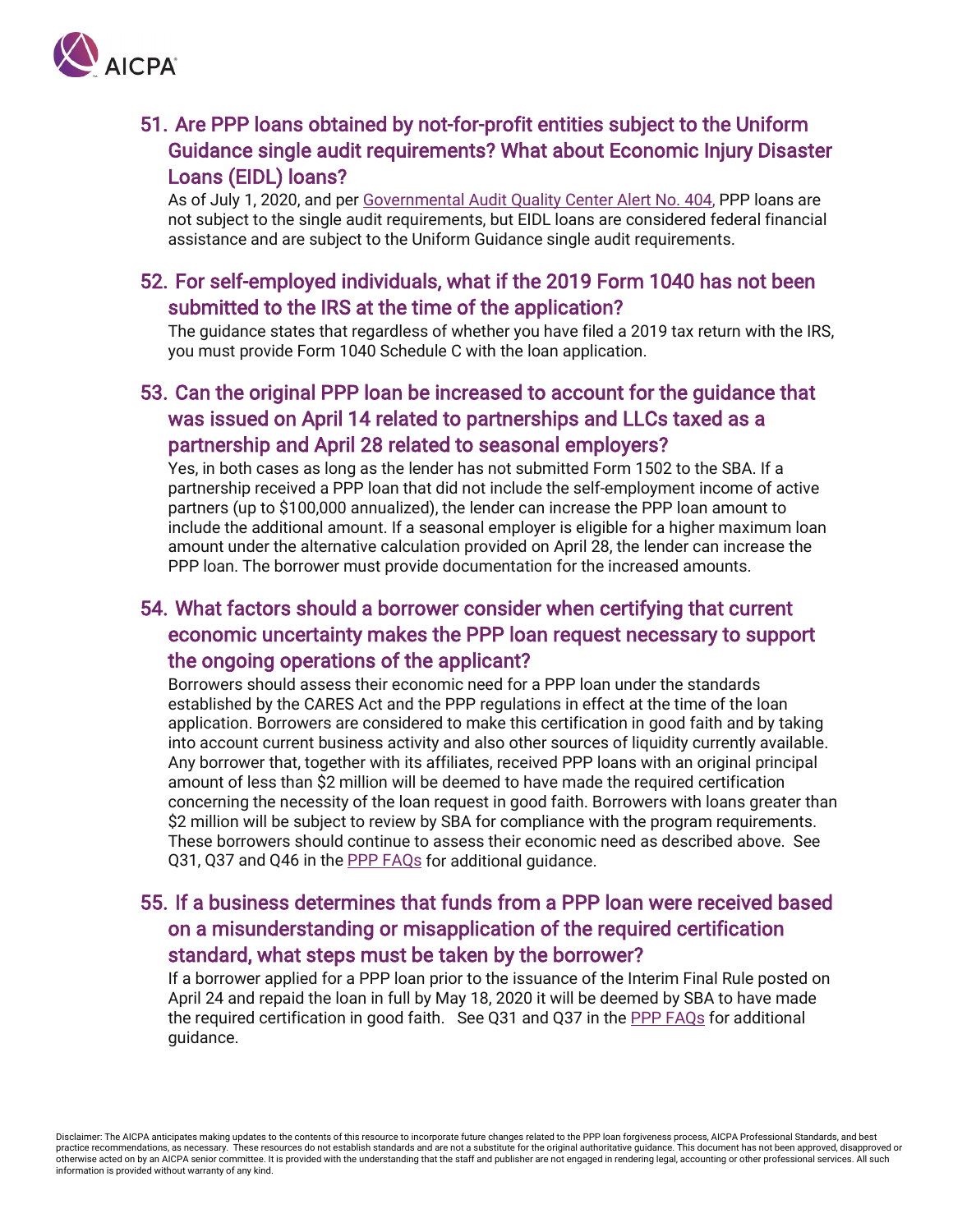

# 56. How should payroll costs for businesses other than self-employed individuals be calculated for the purposes of the loan amount relative to payroll taxes?

Payroll costs are calculated on a gross basis without regard to federal taxes imposed or withheld including FICA and Medicare. Payroll costs are not reduced by taxes imposed on an employee and are not increased by the employer's share of payroll taxes.

### 57. What other costs should be considered when determining payroll costs for businesses other than self-employed individuals?

Payroll costs consist of compensation to employees including salary, wages, commissions or similar compensation; cash tips or the equivalent; payment for leave; allowance for separation or dismissal; payment for employee benefits including group health care coverage and insurance premiums; retirement contributions, payment of state and local taxes assessed on the compensation of employees.

#### 58. Are there any other specific exclusions in determining payroll costs?

- The compensation of an employee whose principal place of residence is outside of the U.S.
- The compensation of an individual employee in excess of an annual salary of \$100,000
- If the borrower took credits under the Families First Coronavirus Response Act (FFCRA) for sick and family leave wages, those costs are also excluded.

## 59. The CARES Act excludes payroll costs for compensation greater than \$100,000 in calculating the loan amount. Does that exclusion apply to employee benefits?

The \$100,000 cap applies only to cash compensation not to non-cash compensation such as retirement plans or group health care.

### 60. What period of time should be used to calculate payroll costs for businesses other than self-employed individuals?

- Borrowers can calculate payroll costs using data either from the previous 12 months or from the 2019 calendar year.
- For seasonal businesses, the applicant may use average monthly payroll for the period between February 15 or March 1, 2019 and June 30, 2019 or any consecutive 12-week period between May 1, 2019 and September 15, 2019.
- A business that was not in operation for that period may use the average monthly payroll costs for the period January 1, 2020 to February 29, 2020.

#### 61. Are payments to independent contractors included in payroll costs?

Payroll costs do not include payments to independent contractors. Independent contractors have the opportunity to apply for PPP funding.

# 62. Are part-time employees and/or temporary seasonal employees included in payroll costs?

All employees paid during the period of time selected are included in payroll costs and to determine head count for eligibility purposes.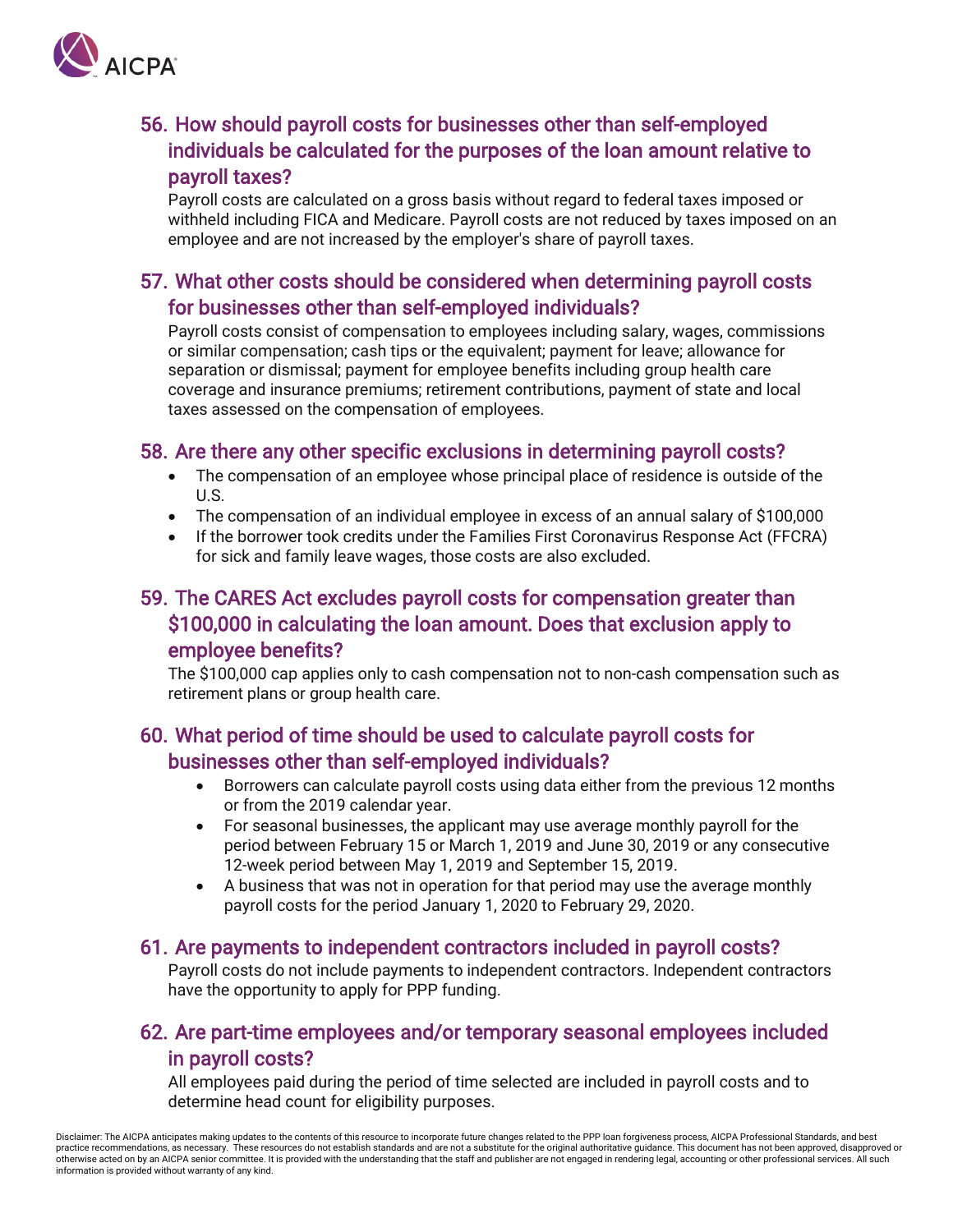<span id="page-14-0"></span>

# 63. What if a business contracts with a payroll provider or a Professional Employer Organization (PEO) to process payroll? Are those costs included as payroll costs of the eligible borrower?

In [FAQs released by the SBA,](https://home.treasury.gov/system/files/136/Paycheck-Protection-Program-Frequently-Asked-Questions.pdf) they recognize that the payroll for employees in this arrangement will not be reported on Form 941s for the borrower. The employees' gross salary and benefits would be included as part of payroll costs when calculating the loan amount. For documentation, the SBA suggests providing Schedule R from Form 941 (an allocation schedule for aggregate Form 941 filers) or a statement from the payroll provider or PEO.

#### 64. For churches/religious organizations, should a minister's housing allowance be included as part of payroll costs?

Per the Interim Final Rule released April 24, 2020, payroll costs consist of compensation to employees including salary, wages, commissions or similar compensation. In additional guidance released on April 24, 2020, housing stipends or allowances are specifically included as payroll costs.

# Pass-through entities calculation of payroll costs

#### 65. How do S Corporations determine payroll costs?

Businesses should accumulate payroll costs based on the general guidelines as noted above. Specifically, compensation of owners who receive reportable wages (i.e. W-2 wages) should be included as payroll costs up to the \$100,000 limit. Specifically, 2019 Form 941 taxable Medicare wages & tips should be added for each quarter plus any pre-tax employee contributions for health insurance or other fringe benefits excluded from taxable Medicare wages & tips should be used to calculate payroll costs. Employer health insurance contributions (portion of Form 1120-S line 18 attributable to health insurance), retirement contributions (Form 1120-S line 17) and employer state and local taxes assessed on employee compensation (from state quarterly wages reporting forms) should be included as payroll costs. Note: S corporation owner-employees are subject to different limitations. See FAQ "What are the caps on loan forgiveness for payroll costs available for owner-employees, self-employed individuals and general partners?"

#### 66. How do partnerships and LLCs determine payroll costs?

Businesses should accumulate and report payroll costs based on the general guidelines as noted above. Additionally, guidance issued on April 14 states that payroll costs should also include the self-employment income of general active partners (subject to \$100,000 compensation cap). This is determined by adding the following:

- Schedule K-1, line 14a Net earnings from self-employment of individual U.S. based general partners, reduced by Sec. 179 deduction, unreimbursed partnership expenses and depletion claimed on oil and gas properties claimed) multiplied by .9235 (adjusting for self-employment tax), up to \$100,000 per partner
- 2019 gross wages and tips paid to the employees whose principal place of residence is in the U.S. (calculated based on guidelines noted above)
- 2019 employer contributions for employee health insurance (portion of Form 1065 line 19 attributable to health insurance)
- 2019 employer contributions to employee retirement plans (Form 1065 line 18)

Disclaimer: The AICPA anticipates making updates to the contents of this resource to incorporate future changes related to the PPP loan forgiveness process, AICPA Professional Standards, and best practice recommendations, as necessary. These resources do not establish standards and are not a substitute for the original authoritative guidance. This document has not been approved, disapproved or otherwise acted on by an AICPA senior committee. It is provided with the understanding that the staff and publisher are not engaged in rendering legal, accounting or other professional services. All such information is provided without warranty of any kind.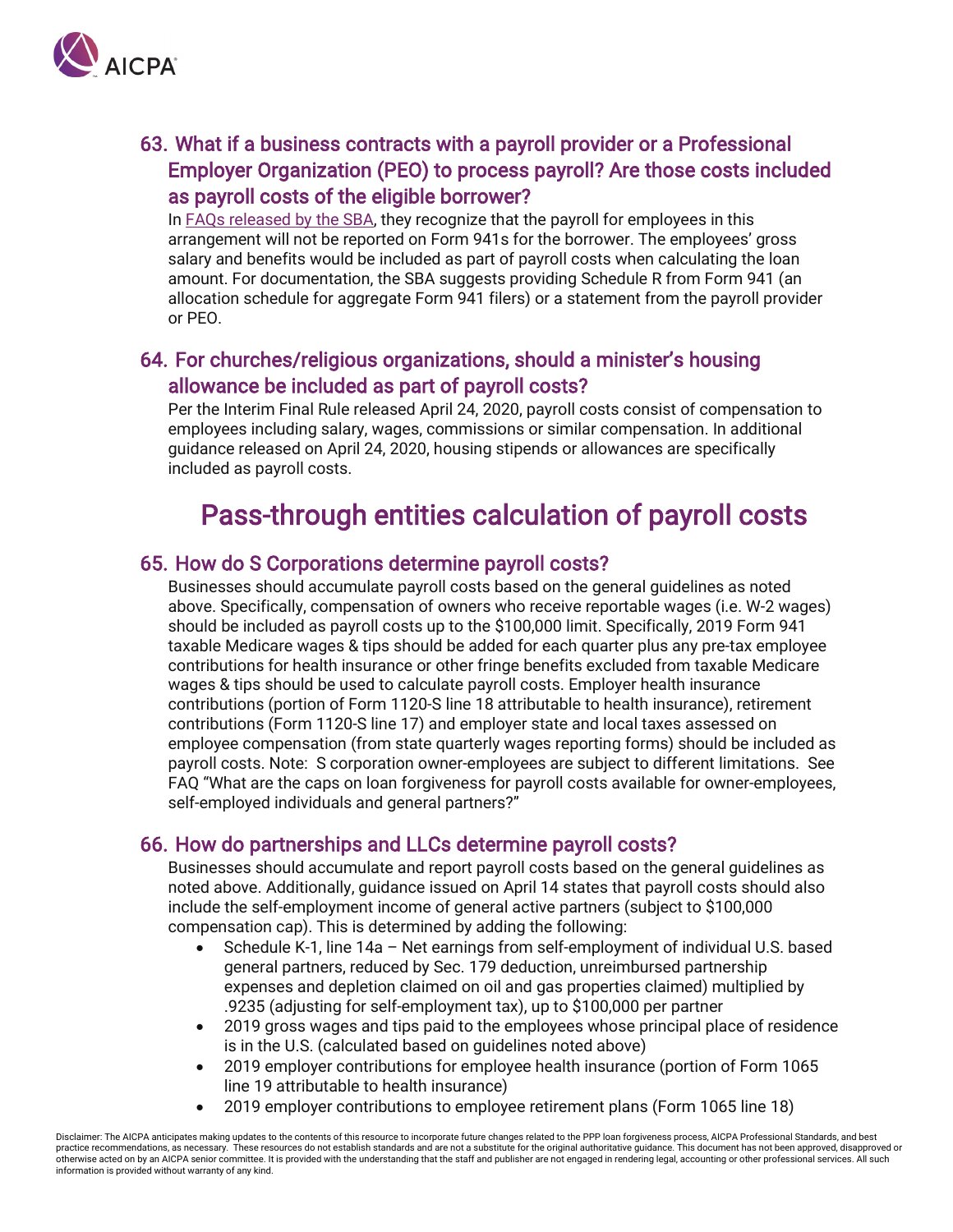<span id="page-15-0"></span>

• 2019 employer state and local taxes assessed on employee compensation (from state quarterly wage reporting forms)

Although partners/members are not treated as employees of the partnership/LLC and may receive guaranteed payments and other self-employment income from the partnership/LLC, the SBA determined that partners/members are not permitted to obtain PPP funds based on their self-employment income from a partnership/LLC. Note: S corporation owneremployees are subject to different limitations. See FAQ "What are the caps on loan forgiveness for payroll costs available for owner-employees, self-employed individuals and general partners?"

#### 67. How do single member LLCs determine payroll costs and do they apply as a business, sole proprietor or self-employed person?

LLCs should follow the instructions that apply to their tax filing situation. For example, an LLC that is considered a disregarded entity should file an application as a self-employed person. If the LLC is electing to be taxed as a partnership, the guidance regarding partnerships/LLCs would apply in the calculation of payroll costs.

# Self-employed individuals and independent contractors

## 68. When calculating the loan amount, how are payroll costs calculated for self-employed individuals and independent contractors with no employees?

The loan amount will be determined based on 2019 Form 1040 Schedule C line 31 net profit amount, up to \$100,000. If the Schedule C shows a net loss, the allowed loan amount is zero.

# 69. When calculating the loan amount, how are payroll costs calculated for self-employed individuals and independent contractors with employees?

The loan amount will be determined by the sum of the following:

- 2019 Form 1040 Schedule C line 31 net profit amount, limited to \$100,000. If the Schedule C shows a net loss, then this amount is 0
- Payroll costs as calculated above

# 70. When calculating the loan amount are health insurance premium payments and retirement contributions added to payroll costs for selfemployed individuals?

Based on guidance provided, the portion of health insurance premiums and retirement contributions attributable to employees will be added to payroll costs for individuals with employees. For self-employed individuals with no employees, the loan amount is determined based on net profit from Form 1040 Schedule C.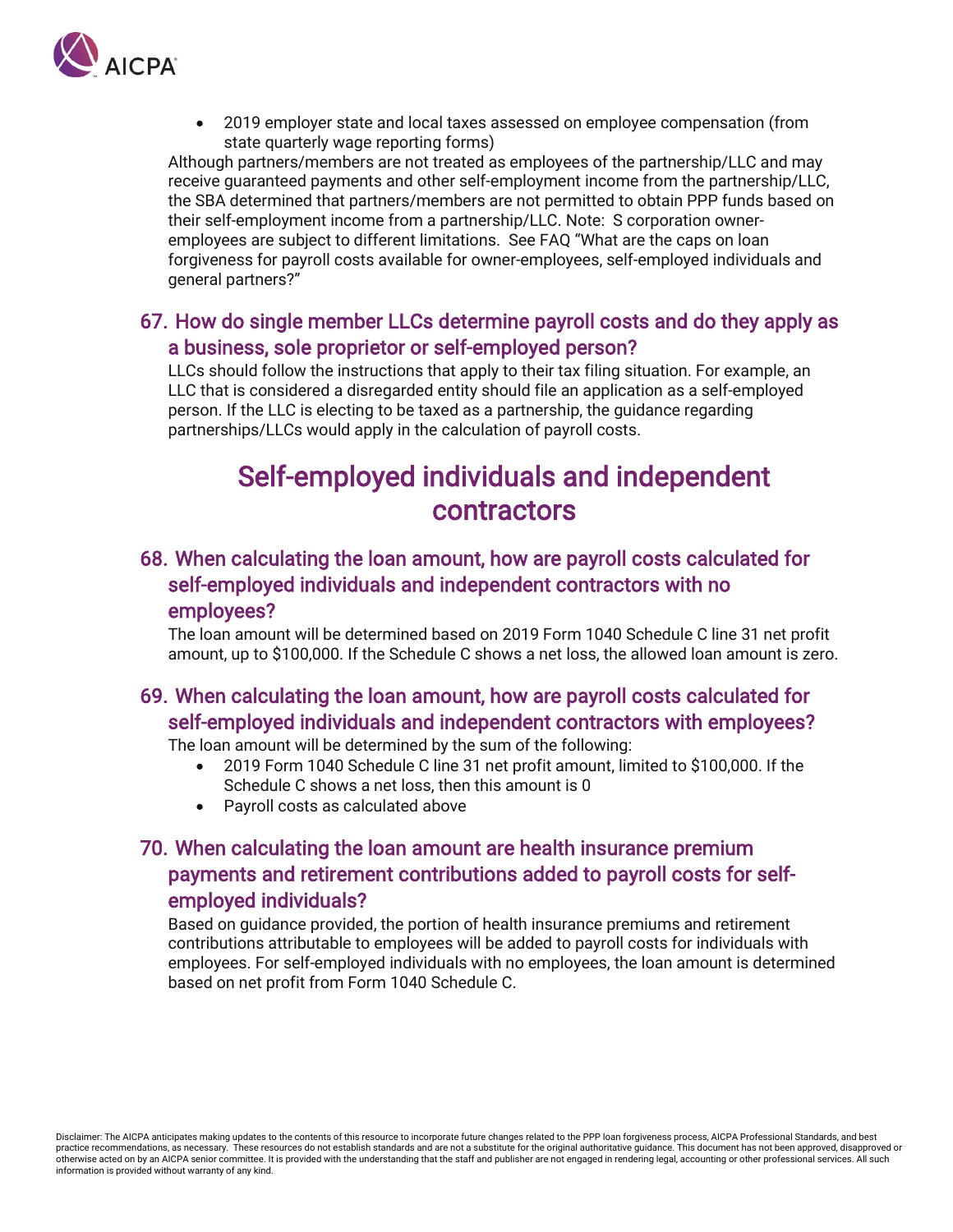<span id="page-16-0"></span>

# 71. Do individuals who are self-employed and report income/expenses on forms other than Schedule C (such as Schedule F (farming) qualify to apply for the PPP?

Yes. Self-employed farmers (those reporting their net farm profit on Schedule F) should use Schedule F line 34 net farm profit to be used to determine their loan amount (rather than Schedule C line 31 net profit). Otherwise, the calculation of the loan amount is the determined in the same manner.

# 72. How do you calculate the loan amount for self-employed individuals who were not in operation in 2019, but were in operation on February 15, 2020 and will file a Form 1040 Schedule C for 2020?

Per [guidance issued,](https://home.treasury.gov/system/files/136/How-to-Calculate-Loan-Amounts.pdf) the maximum loan will be 2.5 times average monthly payroll costs incurred in January and February 2020 plus the outstanding amount of any EIDL loan received between January 31, 2020 and April 3, 2020 that will be refinanced by the PPP loan. To determine this amount, complete Schedule C (or Schedule F if applicable) for January and February 2020 to reflect business income and expenses for those two months including 1/6 of the depreciation/Sec. 179. This amount will be limited to \$16,667.

# Determining number of employees for less than 500 employee limit/affiliate questions

### 73. What time period should be used to determine the number of employees for the loan application?

Businesses may use average employment over the previous 12 months or for the calendar year 2019 for the purposes of applying an employee- based size standard. As an alternative, this formula provided by the SBA can be used: average number of employees per pay period in the 12 completed calendar months prior to the loan application (or the average for the periods the business has been operational if less than 12 months).

#### 74. Are part-time or seasonal employees included in the employee count?

Yes, all individuals who are considered employees (including those obtained from a temporary employment agency, PEO or leasing concern) are included in the employee count. Per SBA FAQs, you can average employment over the required time period.

#### 75. How do I determine whether related businesses are considered affiliates for the purpose of applying for the PPP?

The general rules of affiliation rules can be found under 13 C.F.R. 121.301. There are 4 tests:

- based on ownership (control of 50% or more of voting equity)
- based on stock options, convertible securities and agreements to merge (considered to have a present effect on the power to control a concern)
- based on common management (one or more officer/director/managing member or general partner controls the Board of Directors and/or management of another business)
- based on identity of interests, including family members (individuals or firms that have identical business or economic interests)